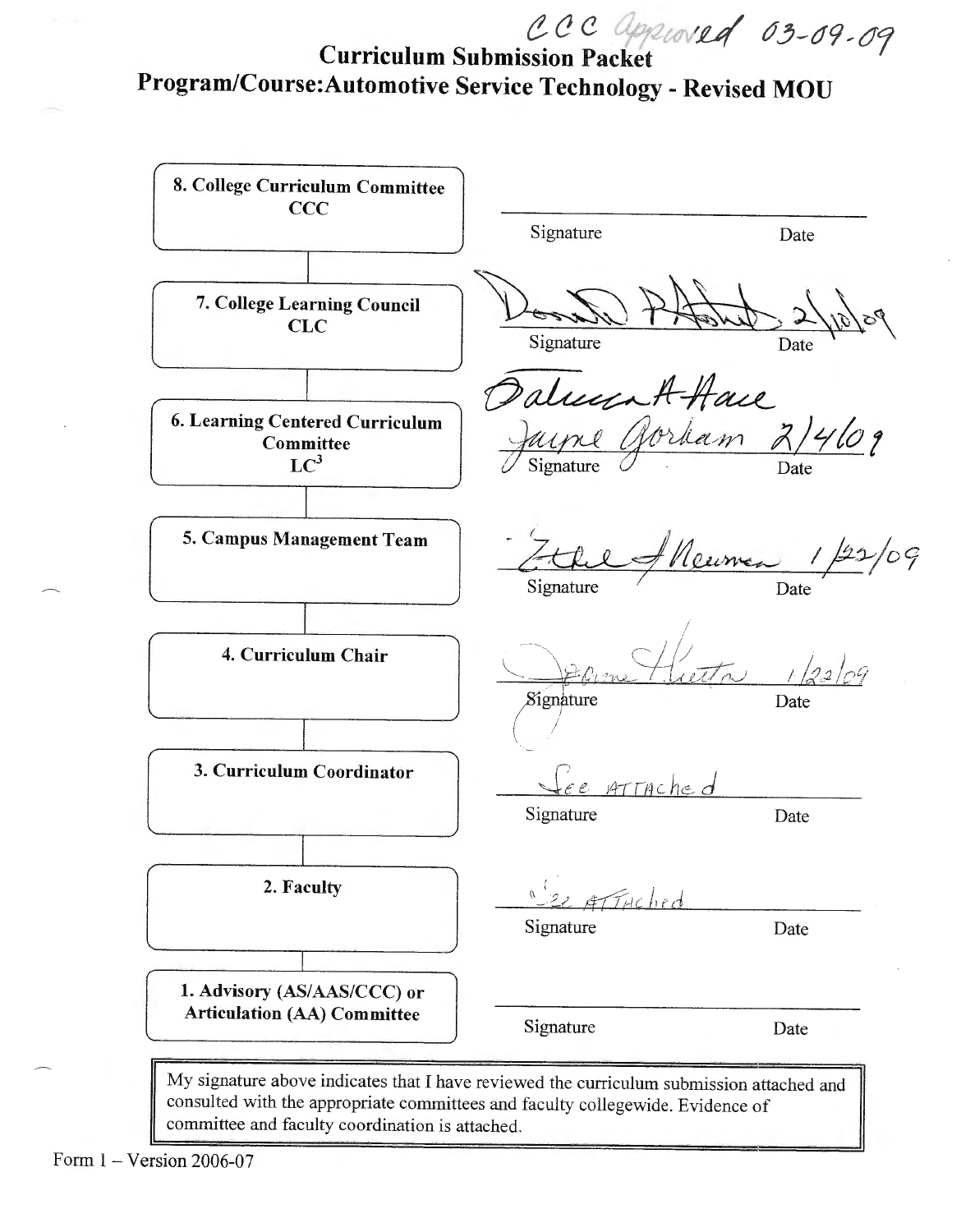# Curriculum Request for Action

Program/Course: Automotive Service Technology

Please use one Request for Action form to justify *all changes* within a program. (Example: delete a course, add a new course, move courses within the program.)

Effective Term/Year: 2008-2009

## ACTION Being Requested (check all that apply):

- New course Deletion of course $(s)$
- Change in course
- New program
- Change in program
- Deletion of program
- Other (specify) MOU
- Substantive Change
	- Substantive change refers to:
	- If a program is deleted
	- Change in location of a program
	- If 25% of the program has been changed

Reason or Justification for Request (brief summary): The Automotive Service Technology MOU was reviewed by Brevard Public School Automotive instructors and BCC automotive instructor, Glenn Forester on November 6, 2008 for purposes of aligning curriculum. It was determined that the high school program course numbers varied from the MOU due to <sup>a</sup>Florida DOE course state numbering issues (as described by the BPS CTE Resource teacher, Ms. Dee Avvampatto.) Some high schools will show the sequence using one set of numbers while other high schools may use a different set. Course crosswalks were completed and student performance standards were aligned with the college course outcomes. HCC course numbers have also been updated. The request is for HCC to recognize either of the Automotive program courses as designated in the updated Automotive MOU as of December 2008.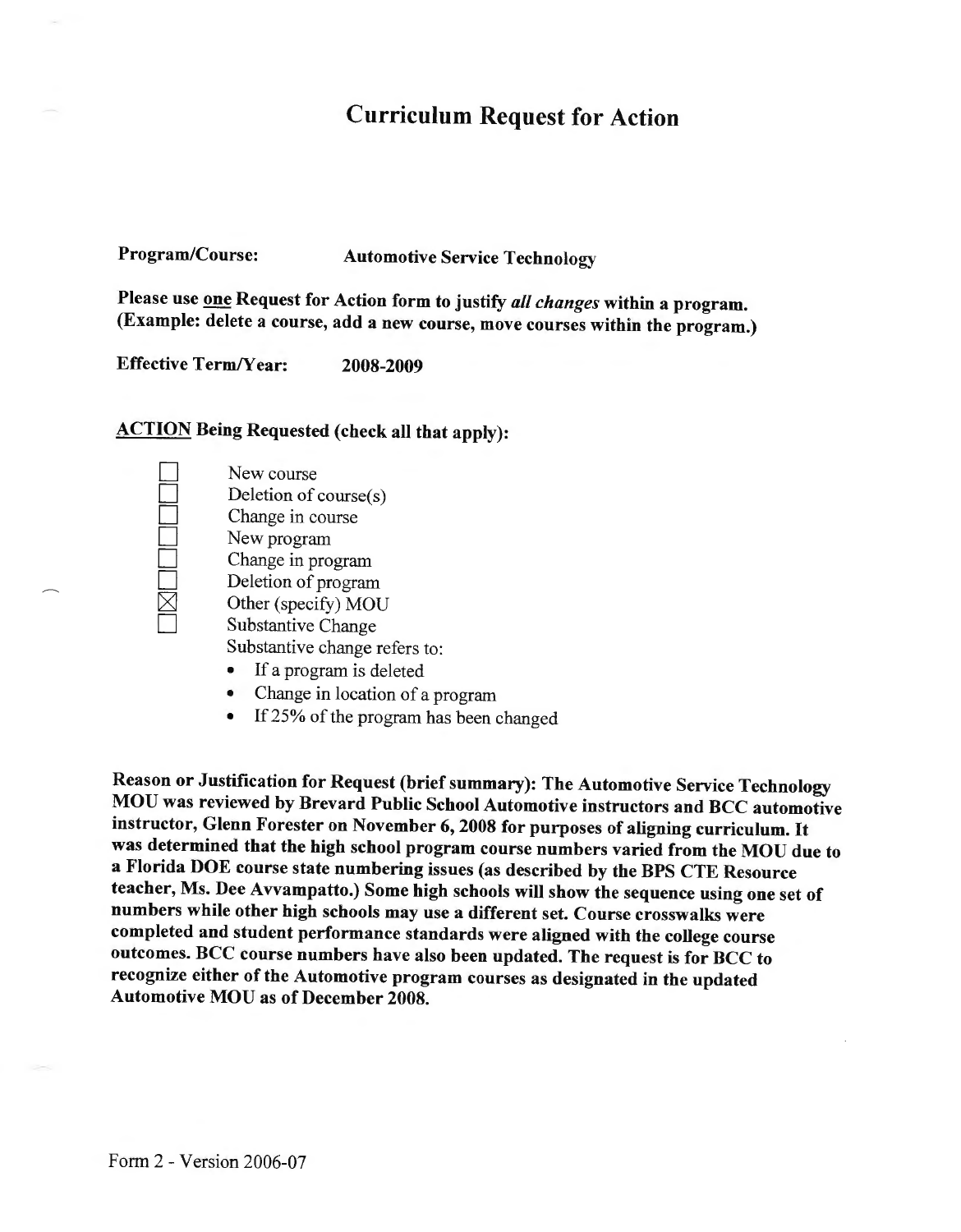#### MEMORANDUM OF UNDERSTANDING ADVANCE STANDING CREDIT

## **AUTOMOTIVE SERVICE TECHNOLOGY**

Brevard Community College (BCC) will award postsecondary advance standing credit to eligible high school students who have completed the Brevard County High School ASE/NATEF certified Automotive Service Technology Program. *The student will not be charged tuition or fees for the postsecondary credit awarded through this advance standing credit agreement.*  Listed below are the courses that must be completed at the secondary level:

| High School          |                                        |        |
|----------------------|----------------------------------------|--------|
| <b>Course Number</b> | <b>Course Title</b>                    | Credit |
| 8600420              | Power & Transportation OR              | 0.5    |
| 8600450              | <b>Automotive Service Technology 5</b> |        |
|                      | OR.                                    |        |
| 8600492              | Automotive Service Tech 11             | 1      |
|                      | (Engine Performance Tech)              |        |
| 8709410              | Automotive Service Technology 1        | 1      |
| 8709420              | Automotive Service Technology 2        |        |
|                      | OR                                     |        |
| 8709460              | Automotive Service Tech 6              | 1      |
|                      | (Suspension $&$ Steering)              |        |
| 8709430              | Automotive Service Technology 3        | 1      |
|                      | OR                                     |        |
| 8709470              | <b>Automotive Service Tech 7</b>       |        |
|                      | (Brake Tech)                           |        |
| 8709440              | Automotive Service Technology 4        |        |
|                      | OR                                     |        |
| 8709480              | <b>Automotive Service Tech 8</b>       |        |
|                      | (Electrical/Electronics)               |        |

Students must take sequence of high schooi courses of 8600420 or 8600450 and 8709410 and 8709420 and 8709430 and 8709440 OR the sequence of 8600492 and 8709410 and 8709460 and 8709470 and 8709480 in order to qualify for the advance standing credit.

(Note: Partial Advance Standing Credit may be awarded subject to BCC instructor approval.)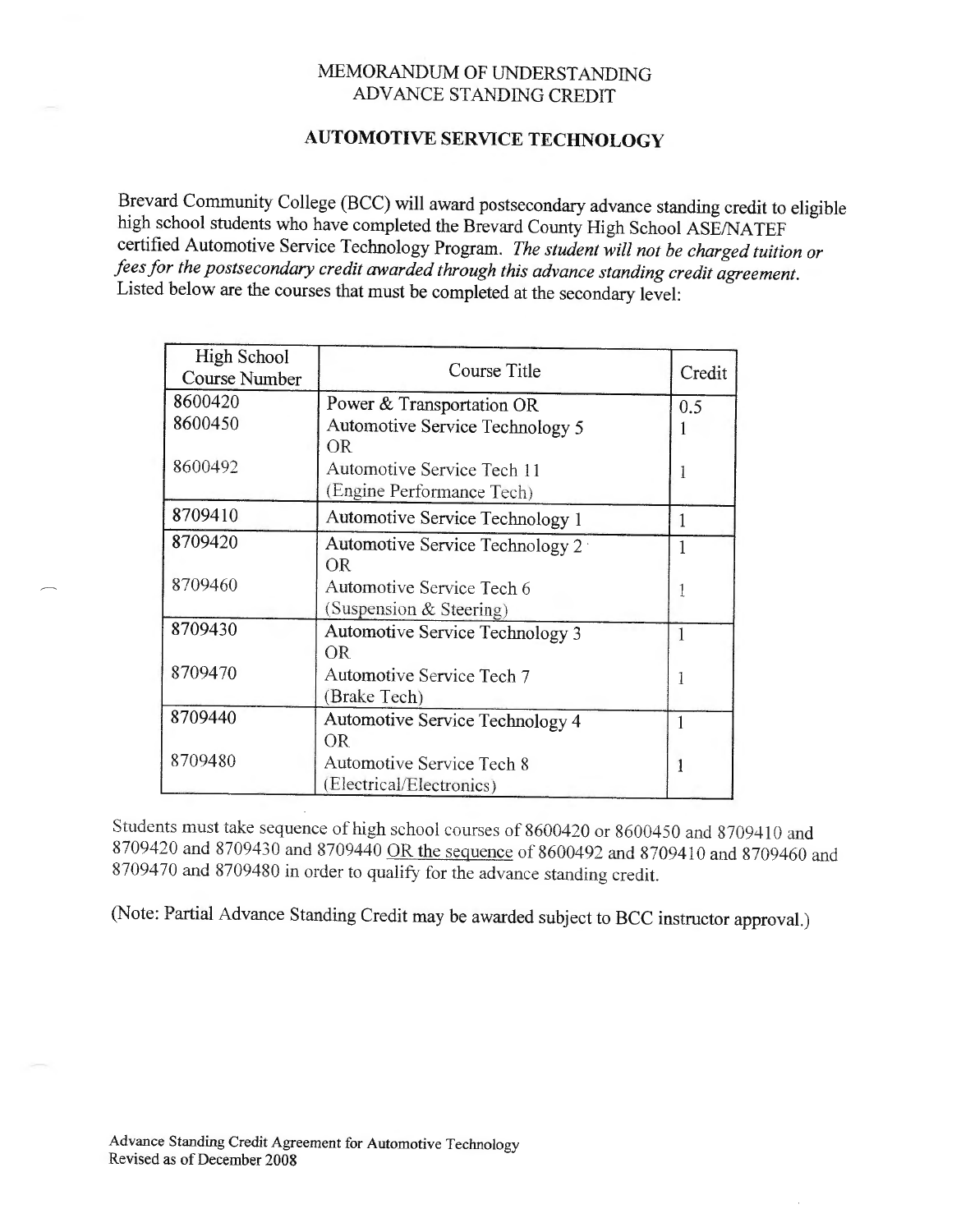The BCC Automotive program is limited access and requires a separate application. Applications are due in early June. Consult the BCC catalog for more information. BCC will award advance standing credit for the following courses toward the BCC Automotive Service Technology Postsecondary Adult Vocational Certificate:

| College Course<br>Number                 | Course Title                             | Credit |
|------------------------------------------|------------------------------------------|--------|
| <b>AERC 0010</b>                         | Introduction to Automotive<br>Technology | 6      |
| <b>AERC 0691</b><br>(Formerly AERC 0310) | Electrical/Electronic Systems I          | 6      |
| <b>AERC 0499</b><br>(Formerly AERC 0450) | Suspension & Steering Systems            | 4      |
| <b>AERC 0599</b><br>(Formerly AERC 0410) | <b>Brake Systems</b>                     | 4      |
| <b>AERC 0891</b><br>(Formerly AERC 0501) | Engine Performance I                     | 4      |

The procedure for obtaining the advance standing credit will be in accordance with the guidelines below.

- 1. Student must meet the following criteria:
	- <sup>~</sup>Complete the sequence of the Brevard County High School ASE/NA TEF certified Automotive Service Technology Program courses with a cumulative grade point average of 3 .0 or higher in the program courses.
	- > High School Graduation, GED, or High School Certificate of Completion
	- > Apply to BCC and to the BCC Automotive program by the published deadline. (Note that the deadline usually occurs in early June.)
	- $\triangleright$  Enroll and successfully complete 12 credits OR complete the remaining credits required for the program at BCC with a grade of "C" or better in the program for which the advance standing credit is to be awarded.
- 2. Following completion of the required credits at BCC, students must petition the Registrar to have advance standing credit placed on their permanent record. Credit will be awarded with the grade of "S" which will not affect the GPA.
- 3. The student must enroll in the appropriate BCC courses or program no later than three years after the last high school attendance.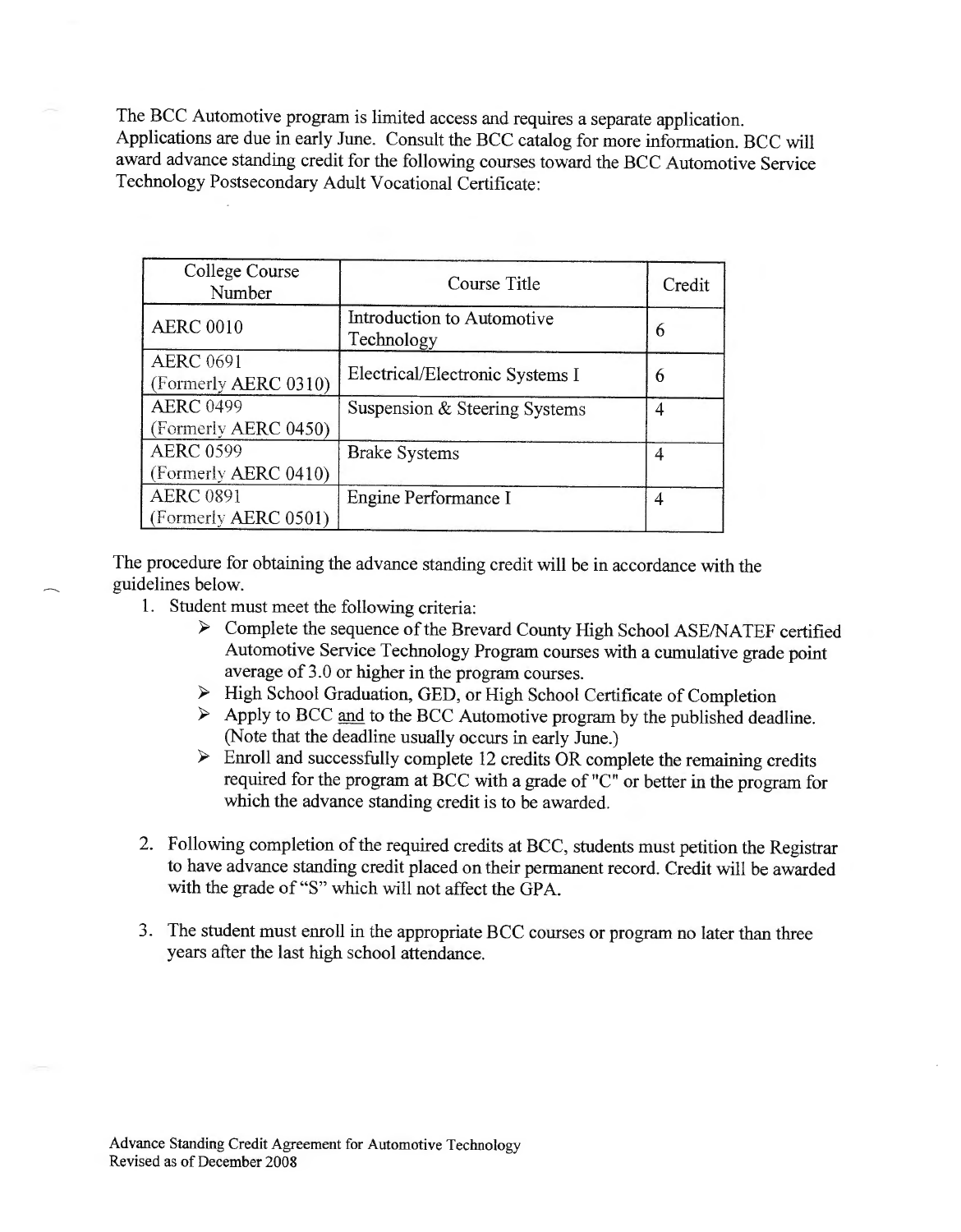Questions regarding this agreement should be addressed to the Dean of Career & Technical Programs, Brevard Community College, and/or Director, Career and Technical Education, Brevard Public Schools.

This Memorandum of Understanding shall be effective upon the signature of the district superintendent or his designee and the community college president or his designee. This agreement shall remain in effect until reviewed and modified every two years, or terminated by either party upon thirty (30) days written notice prior to the end of a term or by mutual consent.

President, Brevard Community College (or designee)

Date

District Superintendent Brevard Public Schools (or designee)

Date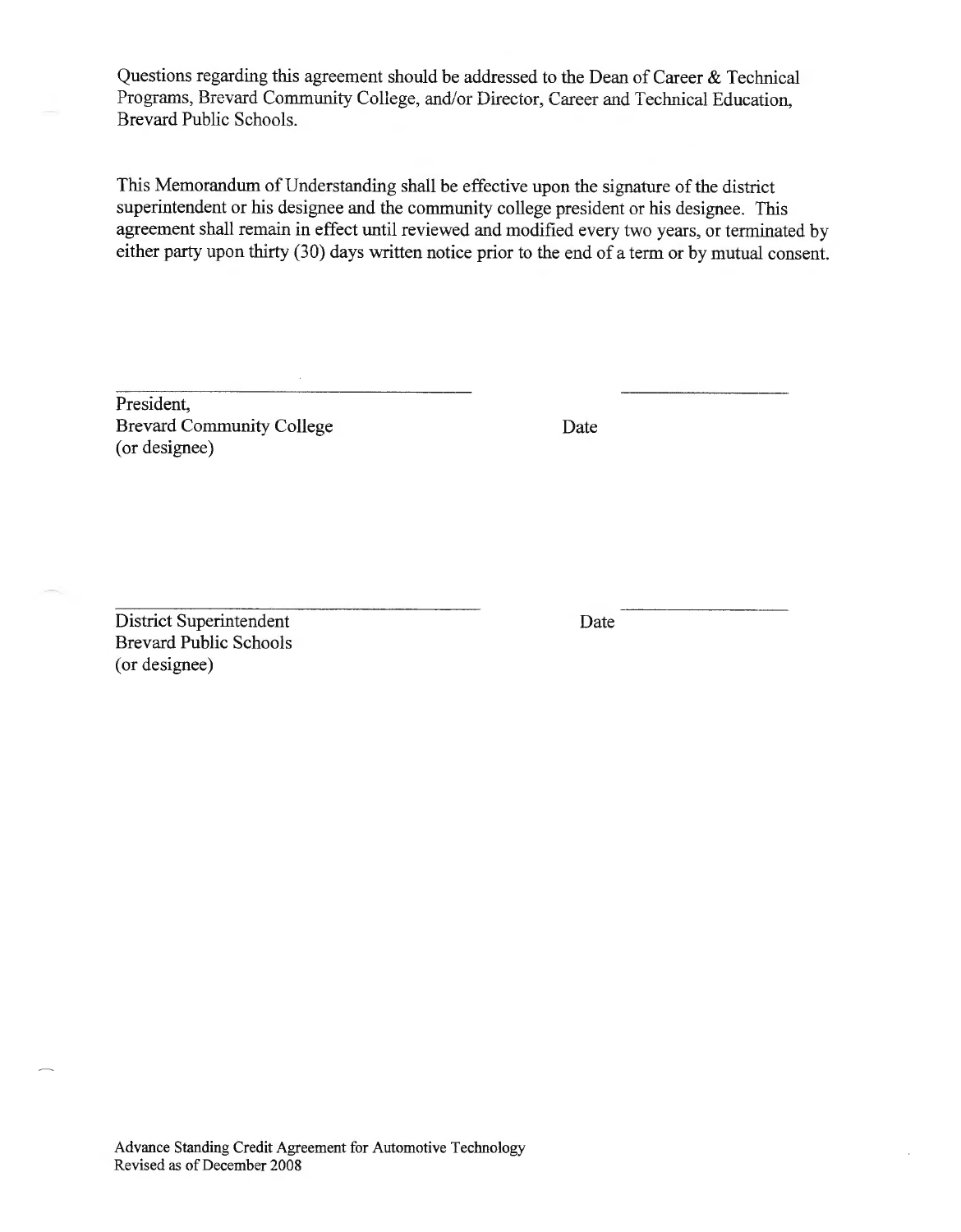## **Beam, Cathy**

| From:               | Burnette, Stephanie                                                      |
|---------------------|--------------------------------------------------------------------------|
| Sent:               | Tuesday, November 25, 2008 5:43 PM                                       |
| To:                 | Beam, Cathy                                                              |
| $Cc$ :              | Coyne, Mildred                                                           |
| Subject:            | RE: Automotive Adv. Standing Credit - updated high school course numbers |
| Follow Up Flag:     | Follow up                                                                |
| <b>Flag Status:</b> | Flagged                                                                  |
| Categories:         | Career Shadowing 05                                                      |

I don't see a problem; we will just need to amend the agreement.

Stephanie Burnette **Registrar** 

Brevard Community College 1519 Clearlake Road Cocoa, FL 32922 Phone: 321-433-7271 Fax: 321-433-7172

**From:** Beam, Cathy **Sent:** Tuesday, November 25, 2008 5:38 PM **To:** Burnette, Stephanie **\_ Cc:** Coyne, Mildred **;ubject:** Automotive Adv. Standing Credit - updated high school course numbers

Stephanie,

A recent program alignment meeting with the high school Automotive teachers and BCC faculty, Glenn Forester, revealed that the high schools have an issue with how the high school courses are numbered. According to Margaret Lewis, this is something the State is aware of and is working to correct. The inconsistencies have something to do with the NATEF certification.

Regarding the Advance Standing Credit agreement for Automotive - would it be possible to note that either set of courses can be used to satisfy the program requirement? **(Black text** are courses in current agreement and red text are courses that are not in the agreement but relate to the satisfying NATEF.) The high school student would still have to complete the set of courses with a cumulative grade point average of "B" or higher in order to be eligible for the Advance Standing Credit.

If you need further explanation from Brevard Public Schools (Margaret Lewis) as to their request to use either set of courses please let me know.

Let me know if you think an amended MOU can suffice or if a new MOU is needed.

| High School<br>Course Number | Course Title                                                 | Credit |
|------------------------------|--------------------------------------------------------------|--------|
| 8600420<br>8600450           | Power & Transportation OR<br>Automotive Service Technology 5 | 0.5    |
| 8600492                      | OR Automotive Service Tech 11<br>(Engine Performance Tech)   |        |
| 8709410                      | Automotive Service Technology 1                              |        |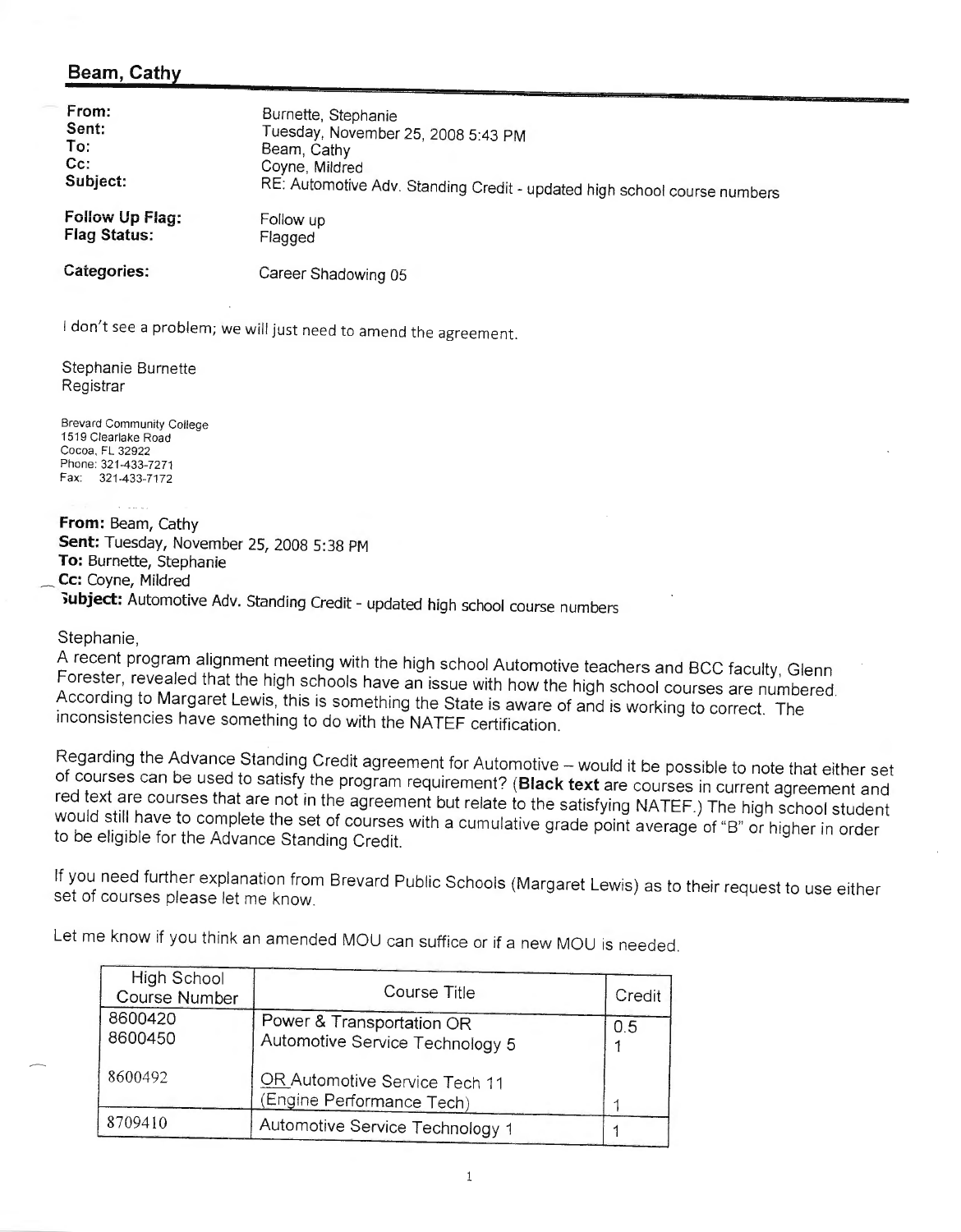| 8709420 | Automotive Service Technology 2                          |  |
|---------|----------------------------------------------------------|--|
| 8709460 | OR Automotive Service Tech 6<br>(Suspension & Steering)  |  |
| 8709430 | Automotive Service Technology 3                          |  |
| 8709470 | <b>OR</b> Automotive Service Tech 7<br>(Brake Tech)      |  |
| 8709440 | Automotive Service Technology 4                          |  |
| 8709480 | OR Automotive Service Tech 8<br>(Electrical/Electronics) |  |
|         |                                                          |  |

The BCC Automotive program is limited access and requires a separate application. Applications are due in early June. Consult the BCC catalog for more information. BCC will award advance standing credit for the following courses toward the BCC Automotive Service Technology Postsecondary Adult Vocational Certificate:

| College Course<br>Number | College Course Title                  | Credit |
|--------------------------|---------------------------------------|--------|
| <b>AERC 0010</b>         | Introduction to Automotive Technology | 6      |
| <b>AERC 0310</b>         | Electrical/Electronic Systems I       |        |
| <b>AERC 0450</b>         | Suspension & Steering Systems         |        |
| <b>AERC 0410</b>         | <b>Brake Systems</b>                  |        |
| <b>AERC 0501</b>         | Engine Performance I                  | 4      |

 $\cdots$ **Cathy** 

Catherine Beam Career Programs Development Director Brevard Community College 321.433.7139 or <u>beamc@brevardcc.edu</u>